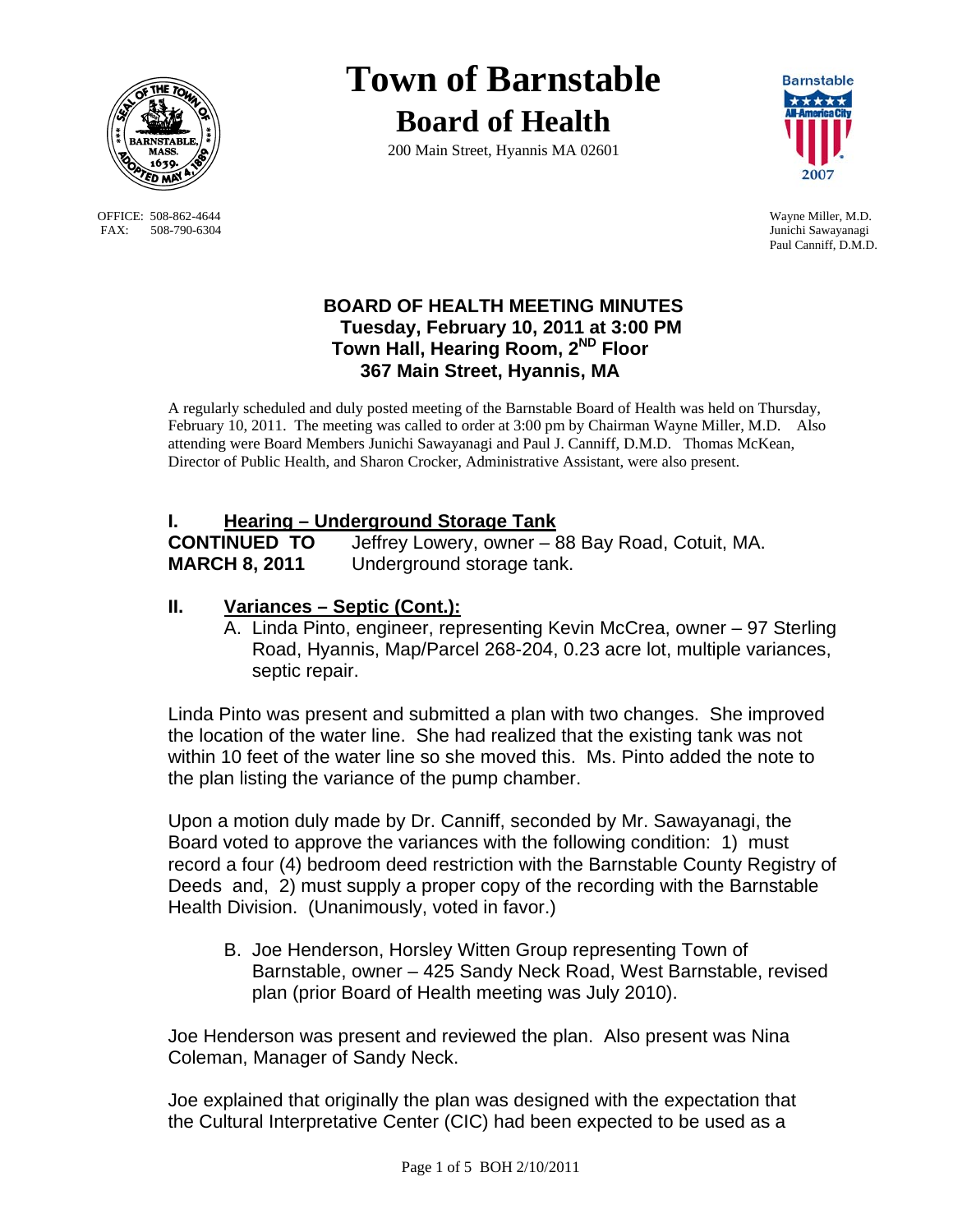function hall. Since the original plan, the town has realized there are other regulations restricting the land from increasing the number of parking spaces in the future. It will remain at 200 parking spaces. They, then, changed the use of the building to be a three-season exhibit center (Spring/Summer/Fall) which will have educational items on display for people to walk through. The final plan is designed for 500 less gallons per day. The allowable flow is 2,753 gallons per day. With 200 parking spaces and 2 people per car, that would relate to 2,751 gallons per day.

Nina Coleman said the beach is an accreting beach, growing to the East. The sand shifts come and go and over time the beach will move towards the East (this reference is over a 150 year period). Bus permits are issued in ahead of time and must be parked off-site. Therefore, it would be hard to limit no buses once the parking lot is full. Buses arrive weekdays (the non-peak periods) with children from the local campgrounds. These groups do not present an issue as the parking is not full during the week.

The septic plan with the smaller leaching allows the system to be kept further from the edge. After further consideration of whether future needs may want increased septic capacity, the Board agreed with the notion of keeping the system smaller and further from the edge. The proposed system does meet the demands based on the formula normally used (2 people per car with the parking lot at full capacity at peak times) for the town beaches.

Upon a motion duly made by Dr. Canniff, seconded by Mr. Sawayanagi, the Board voted to approve the revised plan dated 1/27/11 with the following conditions: 1) the building usage will not be changed to an higher use, and 2) the water use will be monitored monthly for the first two years and during the Fall of 2012, the Board will review the water use and may consider imposing parking/use restrictions. (Unanimously, voted in favor.)

#### **III. Variances – Septic (New):**

A Down Cape Engineering representing Chris and Glenna Outwin, owner – 25 Ladd Road, Centerville, Map/Parcel 186-053, 41,782 square feet lot, setback variances to wetlands.

Dan Ojala was present and reviewed the plan.

Mr. McKean said the staff recommended a three (3) bedroom deed restriction.

Upon a motion duly made by Mr. Sawayanagi, seconded by Dr. Canniff, the Board voted to approve the variances with the following condition: A) must record a three (3) bedroom deed restriction with the Barnstable County Registry of Deeds, and (2) must supply a proper copy of the recording with the Barnstable Health Division. (Unanimously, voted in favor.)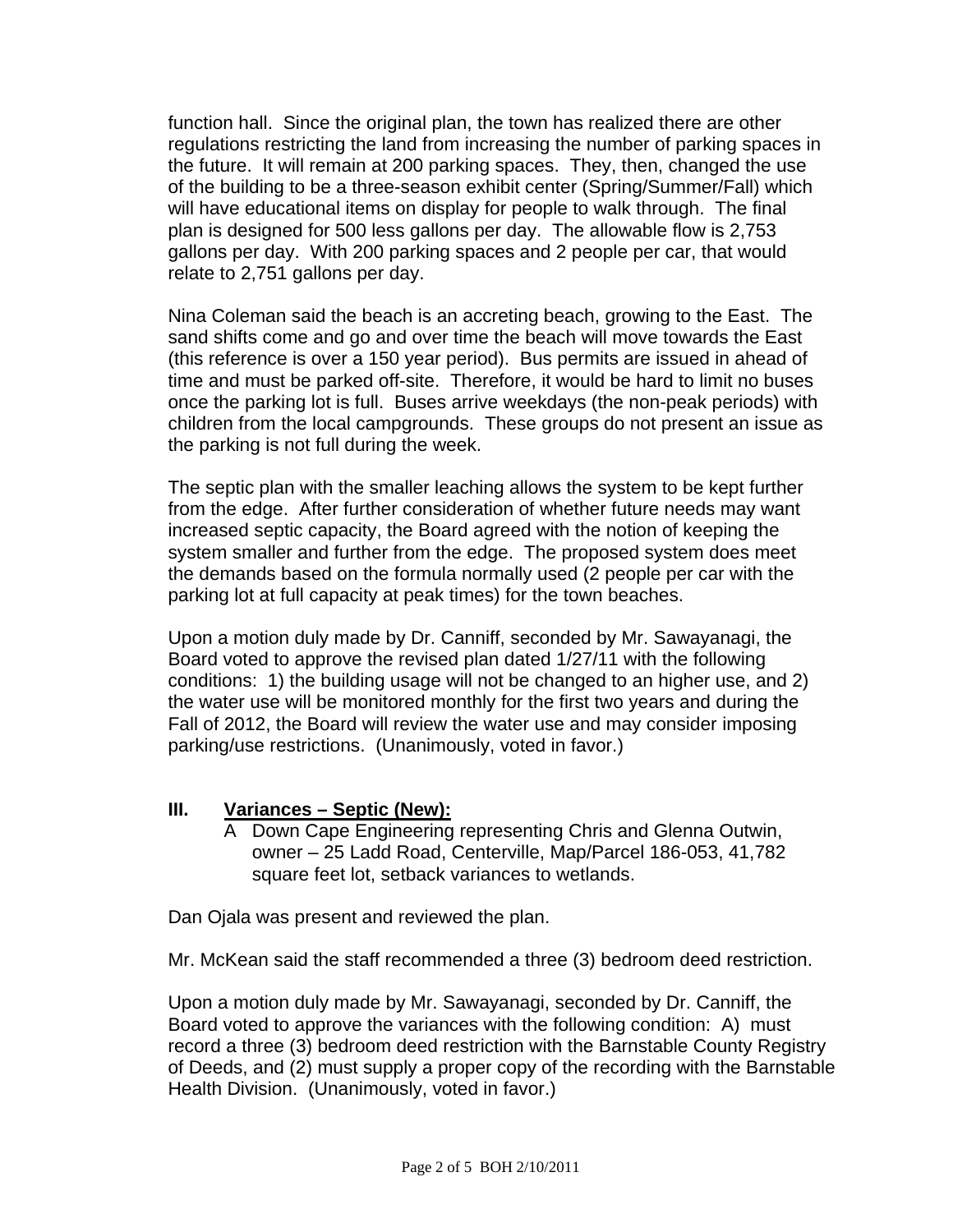B. John O'Dea, Sullivan Engineering, representing Nathan Rudman, owner – Lot 31, portion of 40 Waterman Farm Rd, Centerville, M/P portion of 207- 091-002, 88,280 square feet lot (buildable space), actual lot size is 5.2 acres, setbacks to water bodies.

John O'Dea and Nathan Rudman were present. John reviewed the plan and the history of the lot. The current total acreage can support up to 22 bedrooms and this portion up to 11 bedrooms. There was a septic plan which was approved in 1999. At that time, the 100 feet setback to wetlands did not exist. Then, in 2004, Sullivan Engineering asked the Board to clarify what was meant by "coastal bank". At that point, the Board decided to use the State Title V regulation clarification. Then in 2006 again the decision was reshaped to include sea-ward face. This location is clearly falling under coastal banks today. Mr. Rudman said he is comfortable restricting the number of bedrooms to six. The land is surrounded by wetlands.

Discussion focused on the date of percolation tests and whether to use or not.

Upon a motion duly made by Dr. Canniff, seconded by Mr. Sawayanagi, the Board voted to approve with the following conditions: 1) two additional test holes will be done – one in the reserve area and one in the SAS area. 2) one new percolation test will be conducted to ensure it meets the standard criteria, 3) revise the plan to state that one foot of fill will be brought in to bring up to the five foot mark to groundwater mark, 4) a six (6) bedroom deed restriction will be recorded at the Barnstable County Registry of Deeds, and 5) a proper copy will be submitted to the Health Division. (Unanimously, voted in favor.)

## **IV. Modification of Comprehensive (40B) Permit #2003-090):**

Peter Freeman, Freeman Law Group, representing JDJ Housing Development, LLC–'The Village Green', 0 Independence Drive (formerly 770), Barnstable, Comprehensive Plan # 2003-90 Map/Parcel 332-010-001, (previously discussed Aug 2010).

Mr. McKean said the plan has been reduced from 148 units to 120 units. The Board voted to approve the changes in the proposed plan dated 1/21/11 and respond with the same letter as was sent 8/25/2010 recommending 1) the management office be constructed during the first phase of the project, 2) the office be occupied by an onsite manager during the occupancy of any rental units, 3) consider the earlier proposed elevator(s) be included back into the plan in at least one or more buildings, and (4) the refuse storage be screened from the public view with lids kept closed, and the dumpsters emptied on a frequent and regular basis.

Mr. McKean said there are 60 units in each of the two phases. He said the staff recommended with such a large project, the owner should begin the rental registration process early.

## **V. License: Disposal Works (Septic Installer):**

A. Warren Pena, West Falmouth, MA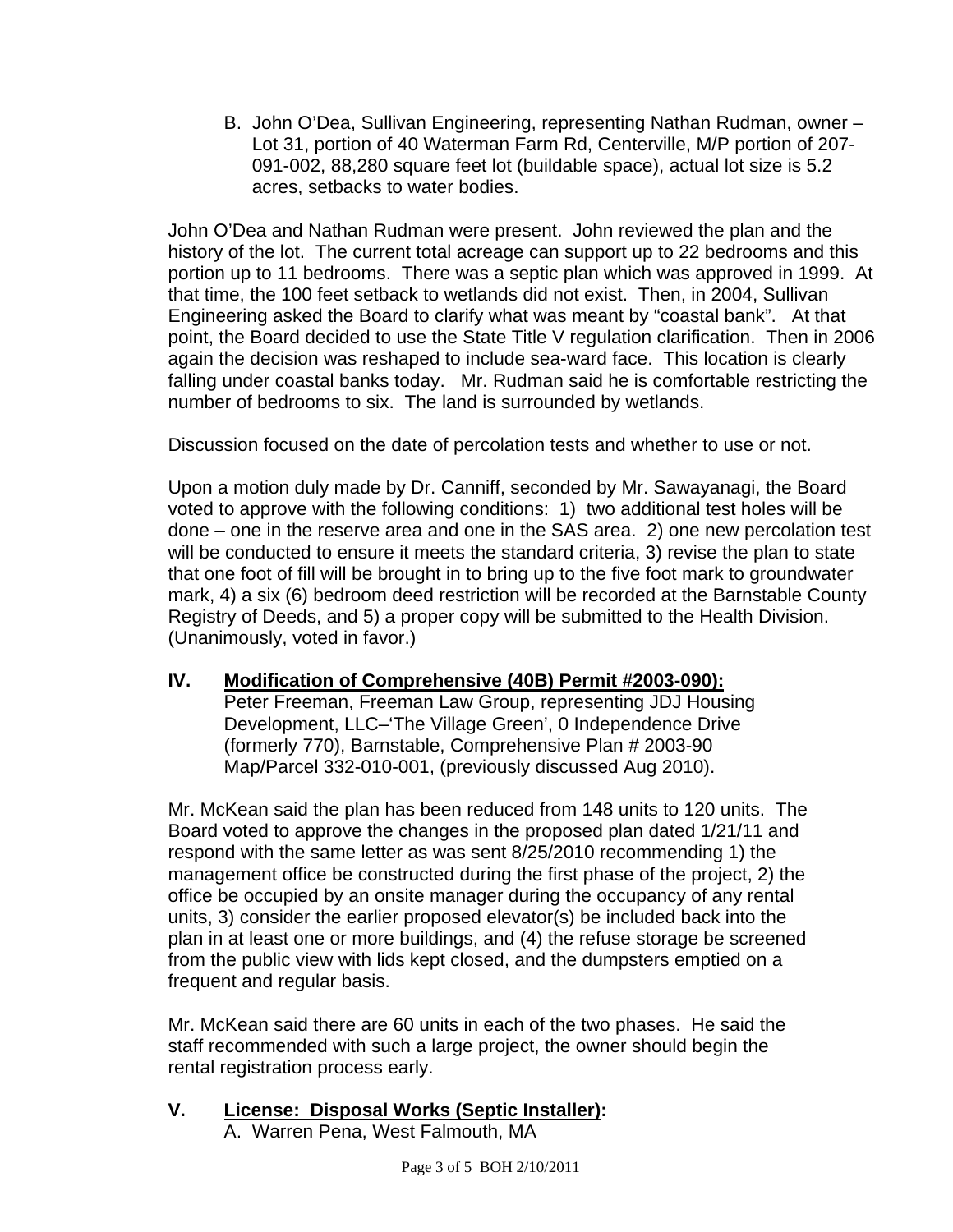Mr. McKean informed the Board Warren Pena had passed the exam and Mr. McKean reviewed Mr. Pena's references with the Board. All were supporting the licensing of Mr. Pena.

Upon a motion duly made by Dr. Canniff, seconded by Mr. Sawayanagi, the Board voted to approve Warren Pena as a Disposal Works Installer. (Unanimously, voted in favor.)

#### **VI. Old / New Business:**

A. Correspondence: Eric Winer -Rental Application Fee.

Letter read into the record.

1/07/11

Dear Barnstable Board of Health,

For the past 17 years I have tried to provide decent housing for financially deprived families and people in Hyannis. I own and rent 17 units for low income families and find the "RENTAL REGISTRATION" fees a financial hardship.

Most of my tenants are on Housing which performs annual inspections and sometimes bi annual, based on the same Sanitary Code as the Board of Health. Most of my tenants have requested to not have the Board of Health inspection. I have not received a rent increase in 8 years for all my housing tenants, both from B.H.A. and H.A.C.

With all the expenses going up every year, this Rental Registration is a burden. Water bills, tax bills, assessments, insurance, association fees, trash removal, snow plowing, landscaping, management, area lighting, security patrols, repairs and maintenance have all increased.

If anything can be done to eliminate or reduce the rental registration fee would be greatly appreciated, especially as all my units are on the same map #292 and most of them are abutting properties.

Thank you.

Eric J. Winer

The Board of Health stated this is out of their control. The Town Council has that authority.

The Board will send a letter Mr. Winer to let him know this is not the Board of Health's authority. The Board will also forward a copy of their letter to Mr. Winer, along with Mr. Winer's letter, to the Town Council. (Unanimously, voted in favor.)

 Page 4 of 5 BOH 2/10/2011 B. Proposed policy: Existing Residential Ceiling Height-minimum 6'8"